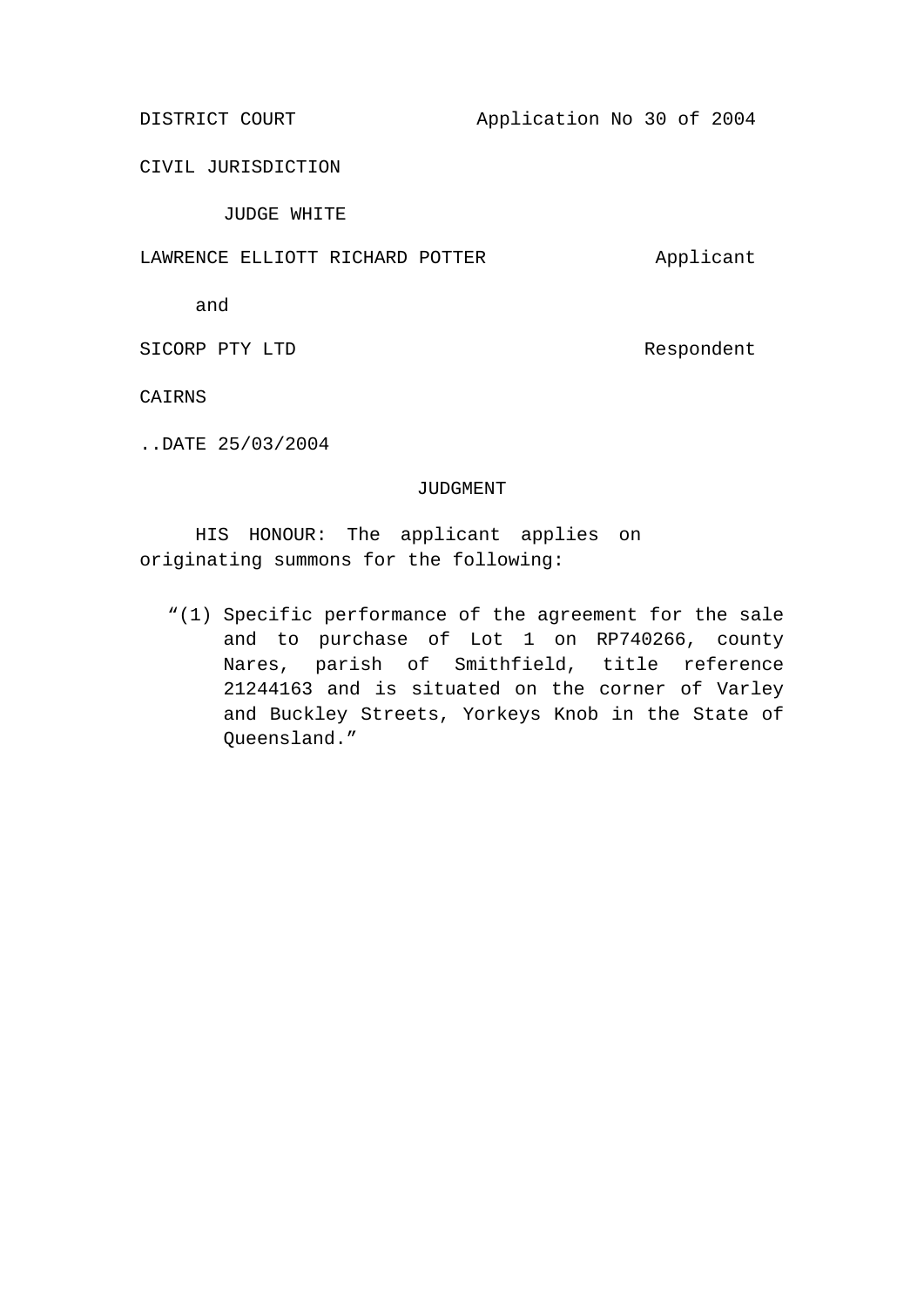The relief claimed is based upon a written agreement dated 18th of July 2003, it is Exhibit LERP1 to the affidavit of the applicant filed on the 23rd of January 2004.

The respondent takes a preliminary point that the application should be dismissed on the ground that duties have not been paid on the instrument as required by the provisions of the Duties Act 2001, as amended. It is common ground that duties have not been paid.

On the hearing of this application on the 19th of March 2004, I gave leave to the applicant to file affidavits by himself and his solicitor Clem Taft. The applicant's affidavit contains the following undertaking:

"I undertake to the Court to pay the stamp duty on the contract of July 18th, 2003 between the respondent and myself with penalties and interest within 14 days of any determination by the Court that the contract is enforceable."

Mr Taft has also written to the Office of State Revenue, which administers the Duties Act. He has notified the office of the undertaking by the applicant and the office has written back in the following terms:

"I would advise that if the Court permits the reception of the unstamped contract of sale, dated 18th of July 2003, this office has no objection to such acceptance, provided that in accordance with your undertaking the instrument is lodged with duty penalties and unpaid tax interest accounted for within 14 days of the Court determining that such contract is binding and valid."

Section 487 of the Duties Act 2001 so far as is relevant provides as follows:

"(1) Unless an instrument is properly stamped it:

- a) Is not available for use in law or equity or for any purpose.
- b) Must not be received in evidence in a legal proceeding other than a criminal proceeding.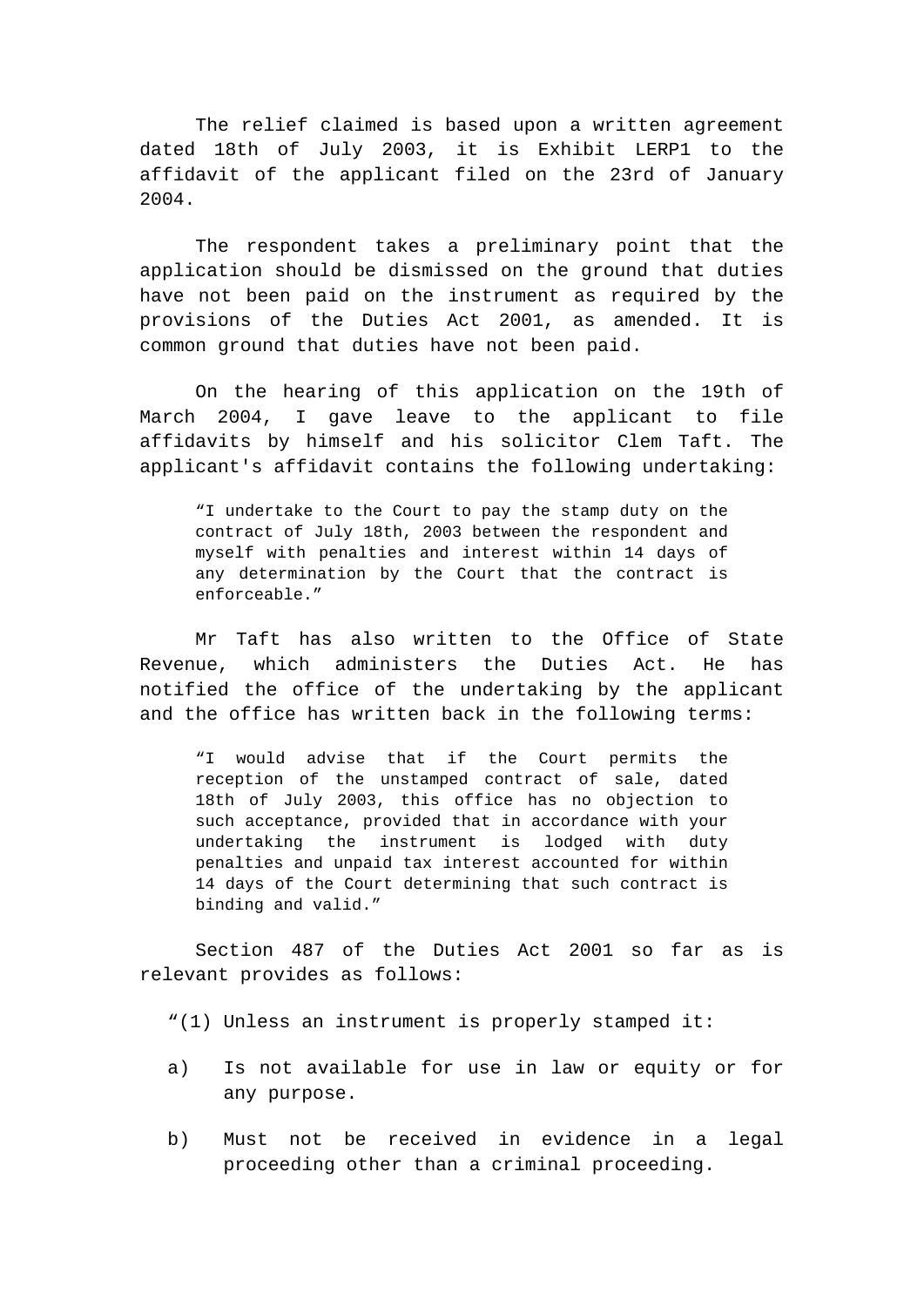- (2) However, a Court may receive the instrument in evidence if:
- a) After it is received in evidence the instrument is given to the Commissioner as required by arrangements approved by the Court."

In my view subsection 1 makes a distinction between receiving an instrument in evidence and the availability for use in law or equity or for any purpose.

In my view if a Court receives an instrument into evidence pursuant to subsection 2(a), then there can be no further limitation placed upon it by reason of subsection 1(a) as to its admissibility and the purpose for which it might be used in proof of some relevant fact.

In my view subsection 1(a) relates to the availability of the instrument for any relief which might be sought in legal proceedings. This must be looked at carefully.

I was referred to the judgment of her Honour Justice Holmes in Hoggett and others v O'Rourke and another (2000) QSC 387, 2 November 2000. That was a case in which applicants sought declarations in respect of certain share transfer transactions.

From the judgment it was apparent that the applicants alleged that the share transfer agreements had been wholly executed, that is any consideration to be paid or transferred by the one party had been done and the giving of effect to those share transfers had also been done. What gave rise to the action were indications on the part of the respondents of an intention to effectively reverse the transaction. What was sought was a declaration that the share transfer agreement, wholly executed by both sides, was valid and that the actions which had been taken by the parties to give effect to the agreement declared to stand. Therefore the very relief sought was an equitable remedy and depended upon the validity of the share transfer agreements there and then.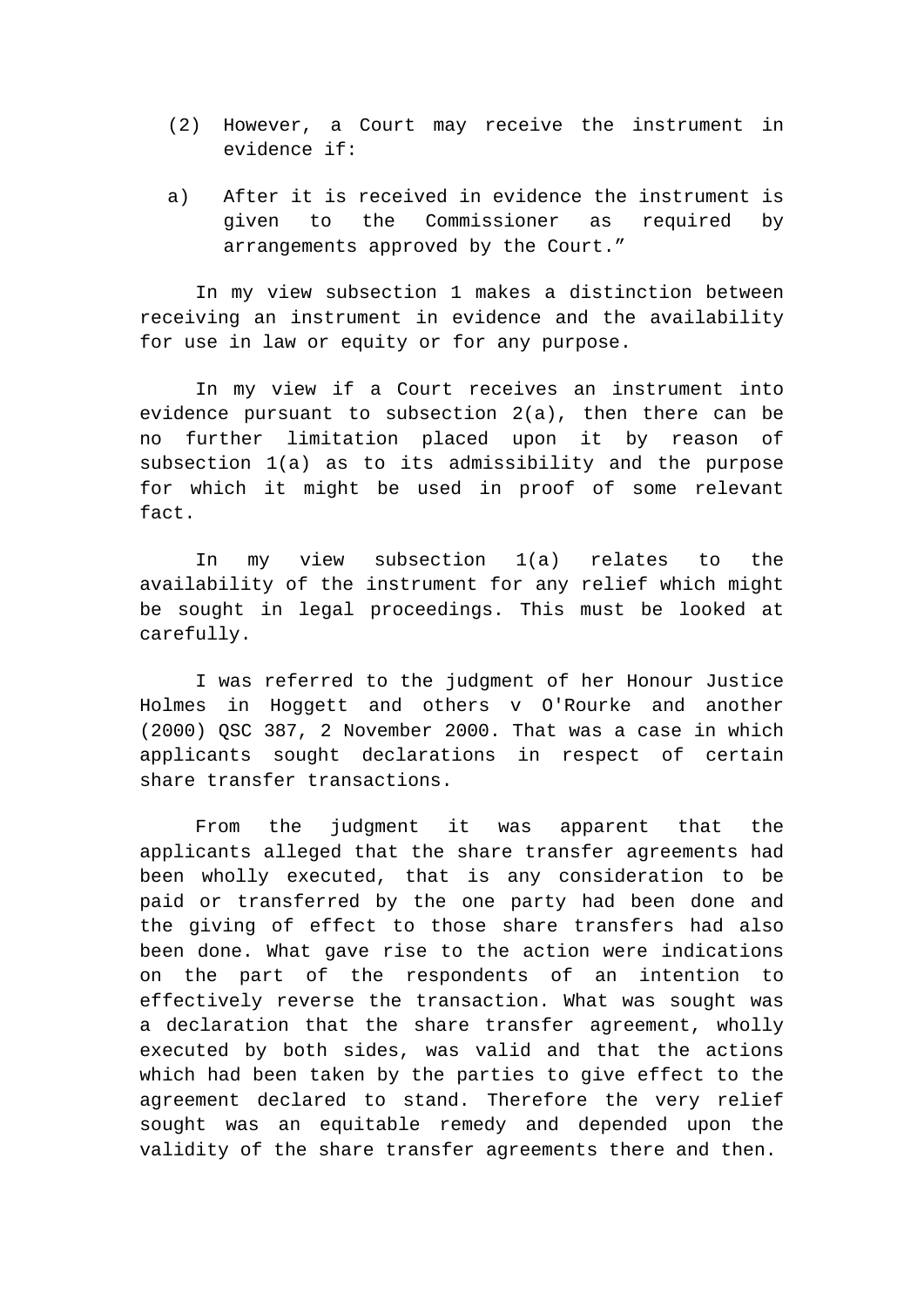In other words, the relief sought was the very remedy which according to the Stamps Act was not available for use in law or equity or for any purpose.

Her Honour referred to the judgment of the High Court of Australia in Dent v Moore (1919) 26 CLR 316 at page 324. With respect, in my view, her Honour correctly directed herself as to the law and correctly applied it.

It is to be noted that in that particular case, no stamp duty had been paid and no undertaking had been given.

In my view however, even in that case had an undertaking been given, that would not have been sufficient. What would have needed to happen was that the instrument be stamped before the Court could grant the relief sought in that particular case.

Her Honour had to consider a similar question in Caxton Street Agencies Proprietary Limited v Korkidas and another, (2002) QSC 210, 28th of June 2002. That was a case in which the plaintiff had sued for specific performance of an alleged agreement for the sale of real property.

Her Honour had before her an application for summary judgment by the defendant and one of the points raised by the defendant was that the agreement relied upon had not been stamped, or perhaps more specifically, had not had duties paid upon it. Her Honour was therefore dealing with section 487 of the Duties Act which applies in this particular case.

In that case, at the hearing of the application, counsel for the plaintiff tendered an undertaking by his client to pay any stamp duty found to be payable in respect of the document. Unfortunately it is not clear from the judgment as to the exact nature of the relief being sought.

Her Honour reached a conclusion about the stamping of the document and the undertaking consistent with the views she expressed in Hoggett's case. However, after the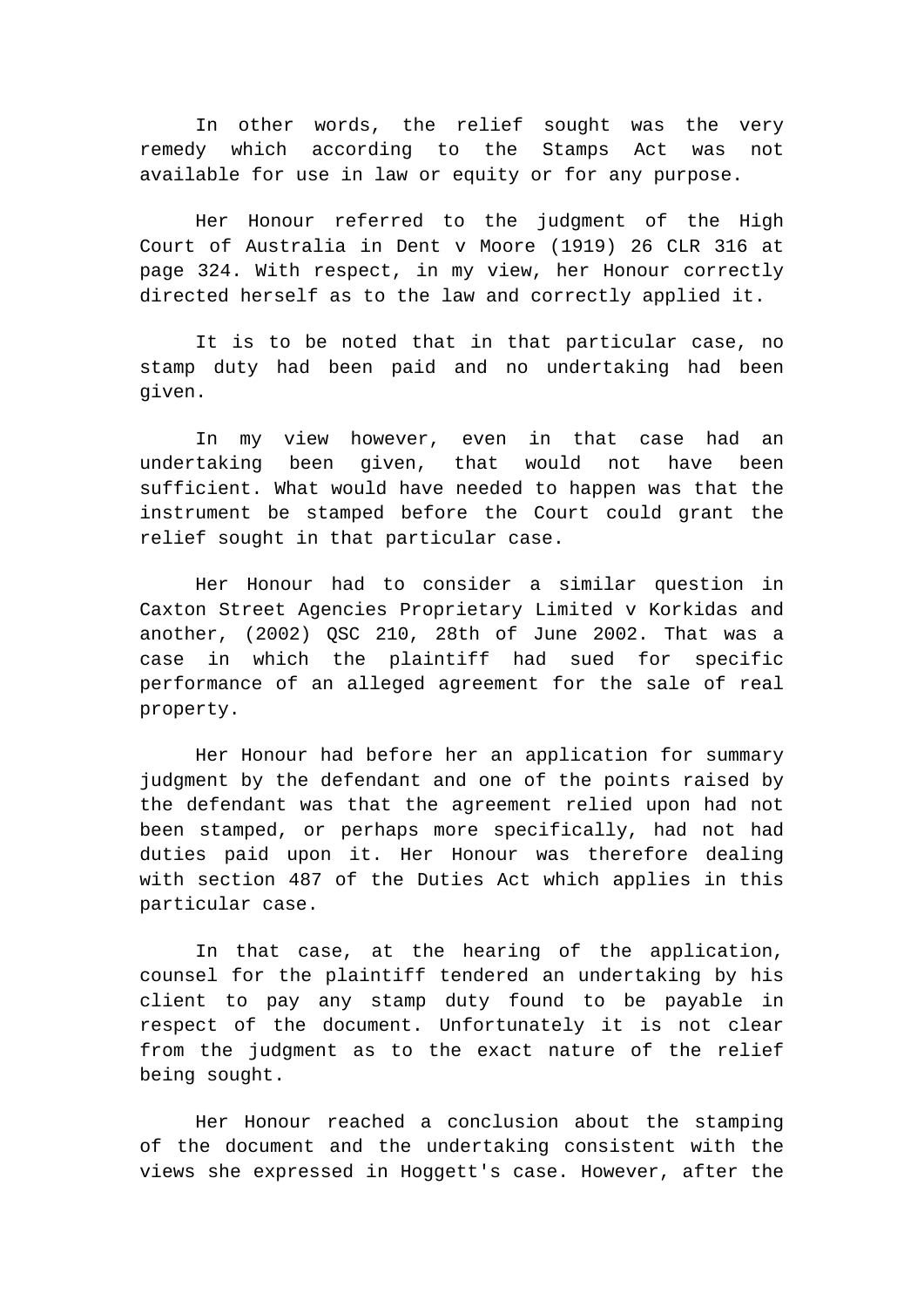hearing, but before judgment, it appears that the document had been assessed and stamped. Once that had been done her Honour considered that the point taken about the absence of payment of duties was no longer valid. She reached her decision on other grounds.

My view may differ from her Honour. I am not entirely sure that it does but it may do, and if it does then I differ with respect and I will explain why shortly. I was also referred to the judgment of my learned colleague his Honour Judge Wilson in Sugiyama Corporation v Boland and another, 2003 QDC 426, 10 April 2003. It is important to note that in that case the plaintiff claimed for the return of a deposit paid pursuant to a contract which was alleged to be invalid for reasons which need not be gone into. Judge Wilson referred to the decision of Justice Holmes in Caxton Street Agencies Pty Ltd versus Korkidas, and following that, and another judgment of her Honour, ruled that the contract had to be stamped. There appears to be no suggestion of any undertaking given, but it is important to note, however, that the relief claim was for the payment of money paid under the contract. In other words, it was a claim to enforce the terms of the contract, or perhaps more importantly, a claim to have the contract declared invalid and a judgment for a money sum, being the return of the deposit paid. Before that relief could be granted stamp duty had to be paid, and in my view, no undertaking could have relieved the plaintiff of that obligation.

In other words, if a claim for unliquidated damages or a claim for a money sum is brought pursuant to a contract, whilst it may be led in evidence unstamped, provided the undertaking is given, and the Court may make appropriate findings in relation to the instrument, the relief would not be available because the instrument, even though permitted in evidence by reason of the undertaking, could not found the relief.

Relief such as unliquidated damages or a money claim payable under a contract are not given conditionally. They are claims in law and the plaintiff is either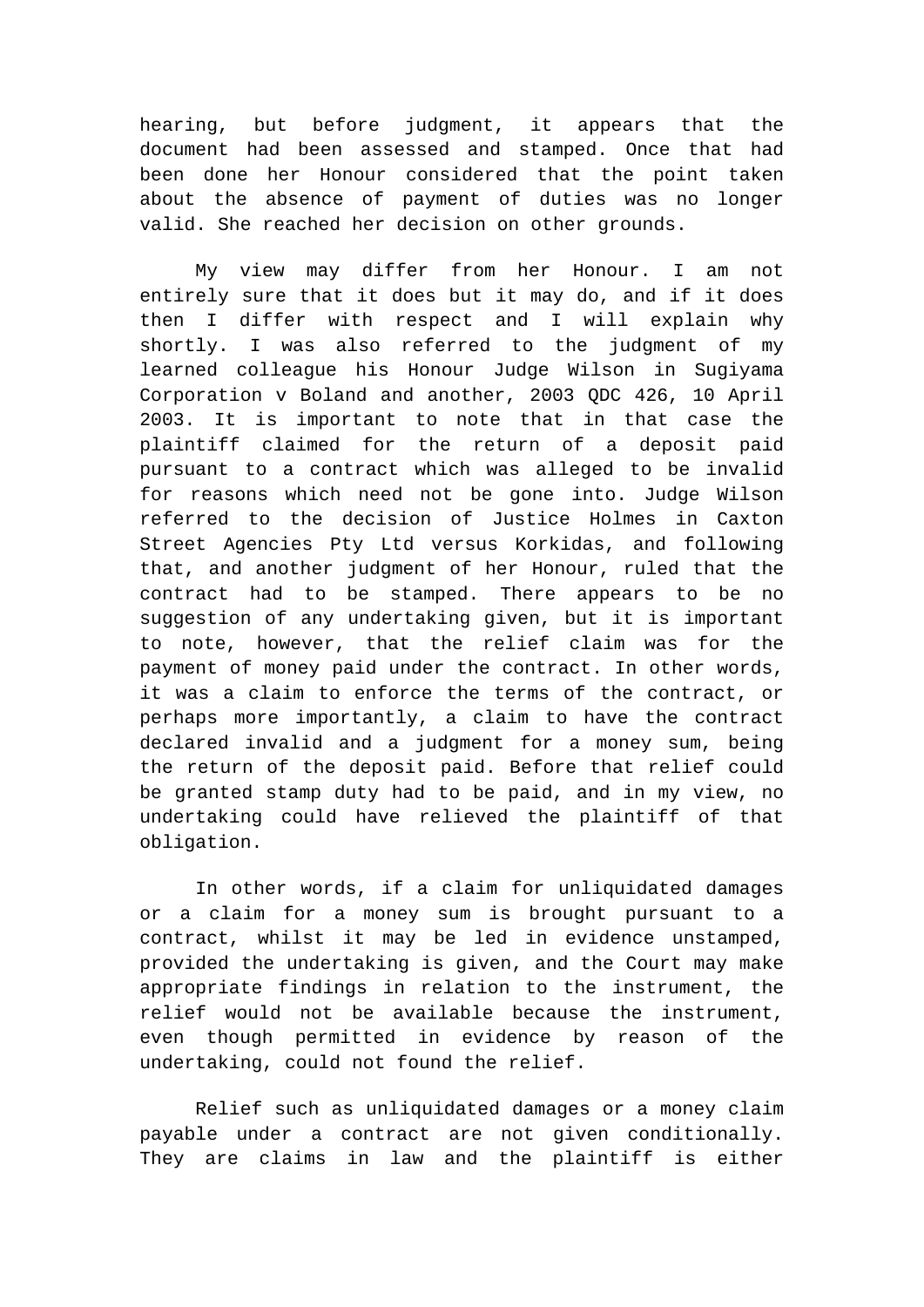entitled to a judgment for the money sum or not. No question of a condition precedent being performed after judgment can arise.

Similar considerations, in my view, would arise in relation to specific performance of a contract where the plaintiff, for instance, alleges that he has performed all of his obligations under the contract and he wishes to rely on the instrument for a remedy which involves an order that a transfer of title take place.

Once again, in my view, if that is the sort of remedy sought then unless and until the duty is paid before that relief is given, such relief cannot be given. In my view the case before the High Court in Dent versus Moore is a good illustration of this. In that case the plaintiff claimed a money amount for commission earned by him as a stock and station agent in respect of the securing of a sale of a station on behalf of the appellant, who was a grazier.

In other words, the claim was for a sum of money. In that case, no question of any undertaking arose. There was an argument about whether the contract was admissible, but in the end, the Court decided the case, in my view, on the following basis which appears at page 324 in the judgment of the Court which was read by Isaacs J.

This passage refers to that part of the applicable Stamp Duties Act of New South Wales which read, "Not to be available or effectual for any purpose whatsoever at law or in equity." The judgment reads as follows:

"The meaning of the second branch of the enactment unless controlled by authority is not open to reasonable doubt. There's legislature by way of securing the payment of the impost for public purposes which is placed on the instrument, provides in effect that the sanction of law shall be withheld from the acts of the parties until the revenue law is obeyed. It lies at the root of all contractual obligation that the mere convention of the parties creates no binding tie between them. It is the law operating on their compact - either the common law or some statute which creates the obligatory relation that one can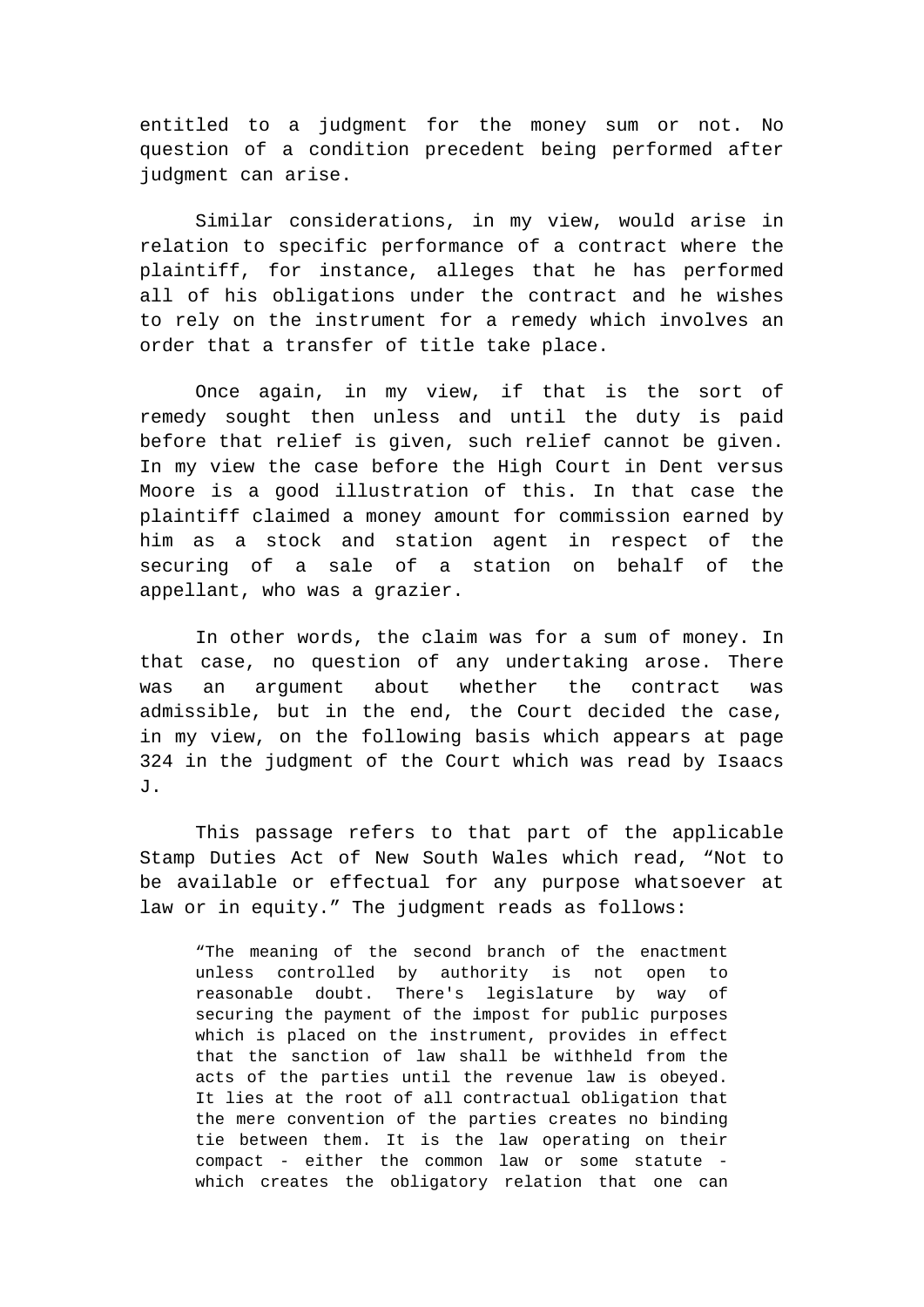enforce against the other. But here, acting impersonally on the bargain finally embodied in a 'instrument' and therefore contained nowhere else, it strikes that instrument with sterility (to borrow an expression from another branch of the law) unless and until the public requirement of taxation has been complied with. Until that has happened, the instrument (except in criminal proceedings) is not available and not effectual. That is, it has no effect for any purpose whatsoever at law or in equity. In other words, it cannot be considered as an instrument giving title or as one which could be made the means of compelling anyone to give title."

In my view, it is that final few lines which really discloses the effect of the non-stamping of the instrument in this case. What is sought here is not a relief which will automatically pass title to the property to the applicant.

Although the application is expressed in simple terms, it is clear on the evidence that this is a case in which both the applicant and the respondent still have to perform obligations pursuant to the contract or the instrument, in order for title to be passed to the applicant.

The most that the applicant could expect at this point of time is for the Court to make a declaration that the contract ought be specifically performed and to set a timetable and perhaps give directions as to the respondent making title, time, place and means of settlement, the tender of settlement and most importantly of course, the prior stamping of the document. If the document is not stamped, then settlement could not take place and the instrument will not be given any effect to as a means of giving title or means of compelling anyone to give title.

It is no part of the relief sought and cannot be at this stage, for me to order that the respondent give title to the applicant unconditionally. All that can happen at this stage is that the Court determine that the contract is one which ought be specifically performed and set out directions for that to happen. As I have said, including the prior payment of all duties in respect of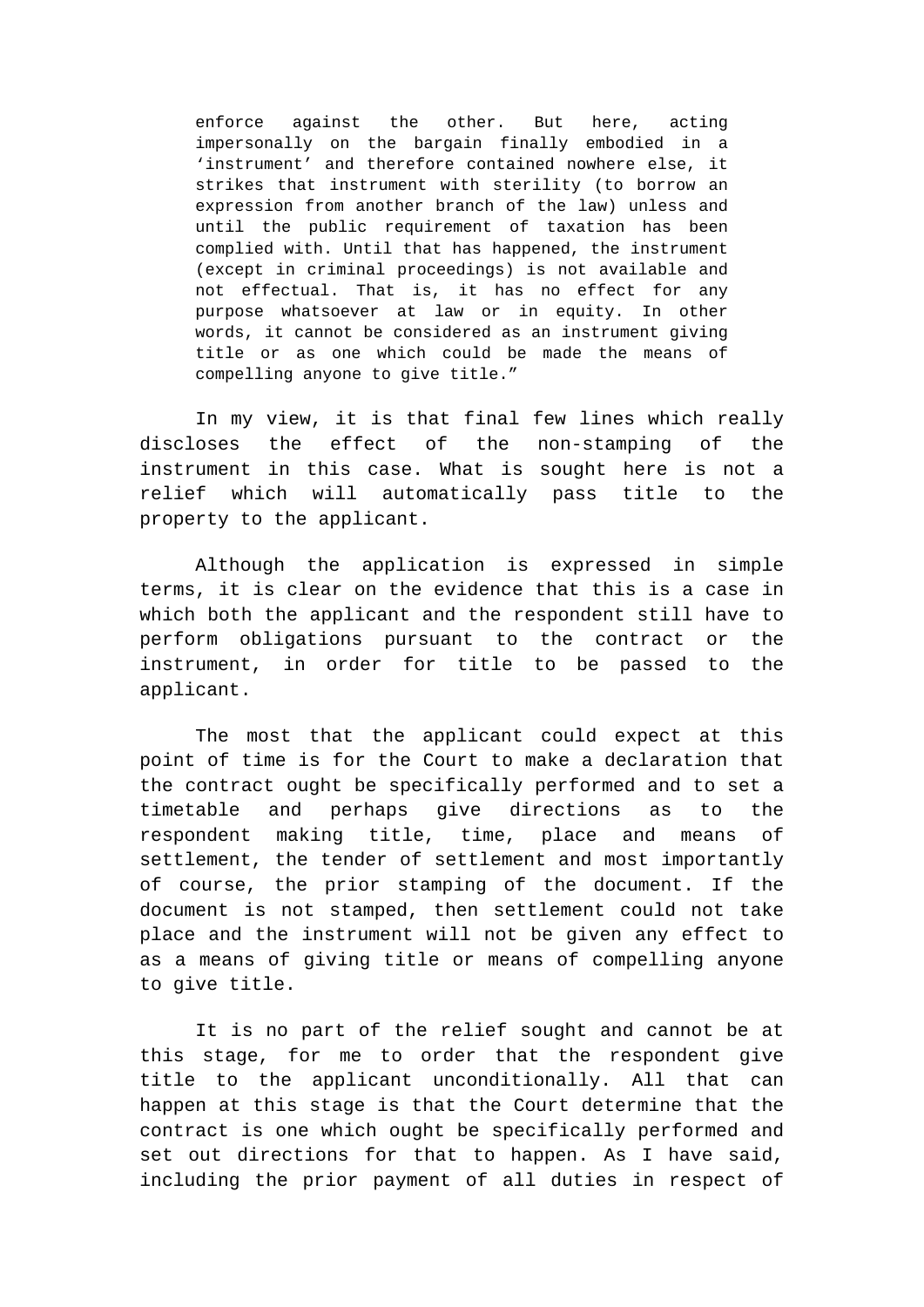the instrument. Only then would the instrument be available for the giving of title or to compel anyone to give title.

In my view, therefore, the point is premature and the application should proceed to a hearing on its merits.

...

HIS HONOUR: In this application the applicant claims for specific performance of a written agreement for the sale of land dated 18th of July 2003. The settlement date provided for in the contract was the 20th of October 2003. It is clear from the evidence that the applicant was not able to tender the balance of purchase moneys on the settlement date. Indeed as of the date of hearing he is still unable to do so.

The evidence discloses that a telephone conversation took place between Mr Clem Taft, the solicitor for the applicant, and then acting for the applicant, and Mrs Norma Kranzl, a director of the respondent corporation on Monday, 20th of October 2003, the date fixed for settlement. Mrs Kranzl says that the conversation took place at 9.40 a.m.; Mr Taft says that the conversation took place in the early afternoon of the 20th of October 2003. In my view the time does not matter.

There is also some difference as to the details of the conversation. However, it is not disputed that Mr Taft told Mrs Kranzl that the applicant did not have the money to complete the contract. Mrs Kranzl told Mr Taft that she would not agree to any extension of time.

It is accepted that the notification by Mr Taft to Mrs Kranzl amounted to a clear anticipatory breach. In other words, it was a statement on behalf of the applicant of an intention not to complete the contract to purchase the property by tendering the balance of purchase moneys. In my view there can be no doubt as to the law that a party who, as it were, receives notice of a clear anticipatory breach is entitled to terminate the contract notwithstanding that the time for performance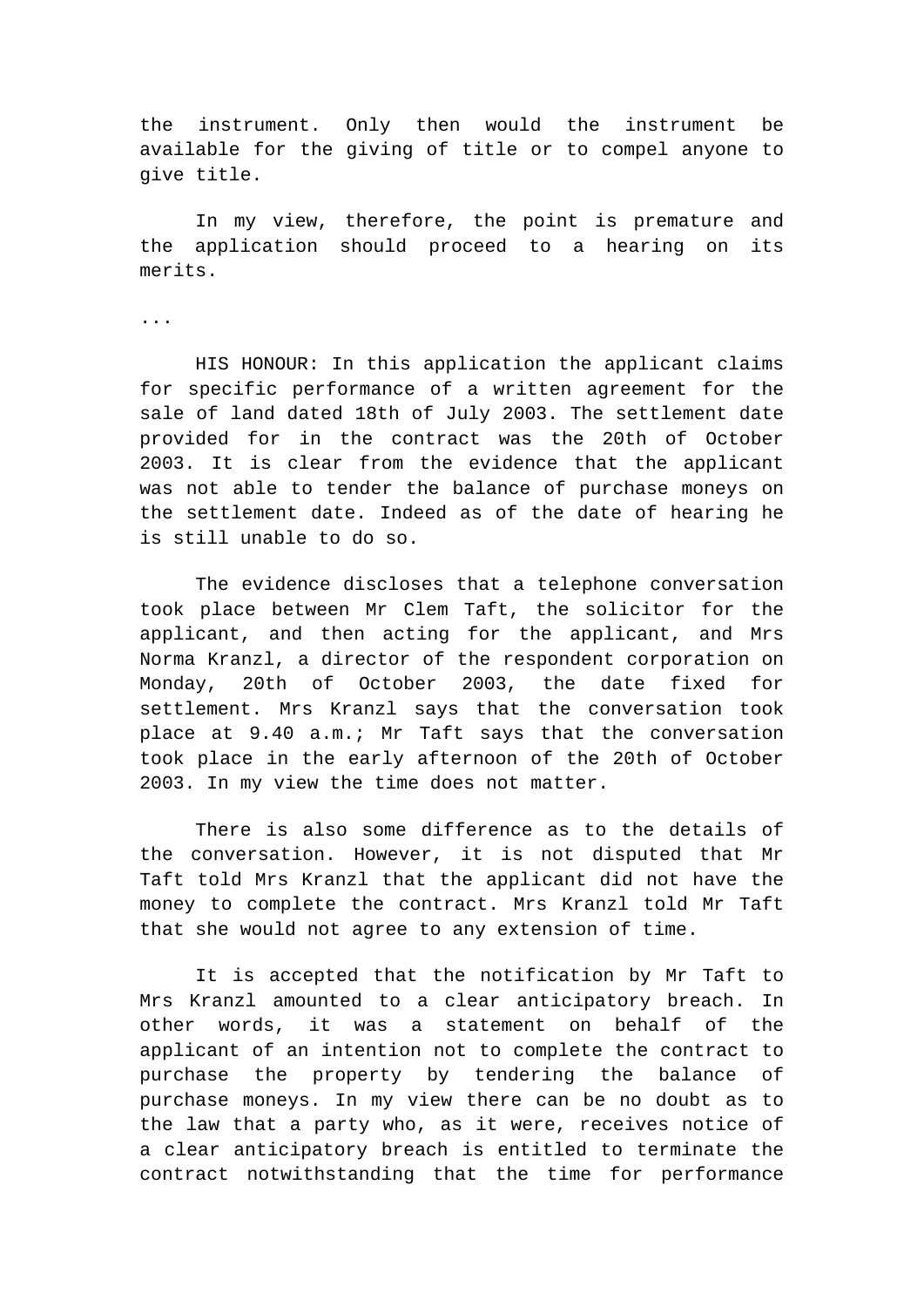has not yet been reached. It is accepted that during that conversation Mrs Kranzl did so terminate the contract.

The argument advanced on behalf of the applicant is that the respondent, through Mrs Kranzl, was not lawfully entitled to terminate the contract at that time. The argument is that the respondent itself was in breach of the contract by not being ready, willing and able to "make title". The reason for this is that it is suggested that there was a mortgage in favour of the Bank of South Australia registered on the title deed and that as at the time of the conversation the respondent had not secured a release of the mortgage. The respondent does not dispute that that is so. However, I note that Mr Taft deposes to Mrs Kranzl saying, "I would be able to obtain a release of the mortgage". His response, for what it is worth, is, "As you have not yet made arrangements to obtain a release of the mortgage, you will not be able to obtain that release today". Mr Taft's assertion has no probative value in respect of the issues before the Court.

The point is that there was nothing in anything said by Mrs Kranzl to indicate that the respondent would not be ready, willing and able to complete the contract that day by the time limited for completion, which would have been 5 p.m. that afternoon. In other words, there was a clear anticipatory breach on the part of the applicant. There was no clear anticipatory breach on the part of the respondent.

Once having terminated the contract as it is accepted Mrs Kranzl did, in light of the anticipatory breach the respondent was under no obligation to take any further steps towards making title.

When a vendor enters into a contract for the sale of land, the vendor does not promise to be able to make title as at the date of contract, two weeks after the date of contract, the morning of the date of settlement. The Vendor contracts to make title in return for the tender of settlement moneys when that takes place. A purchaser is required to seek out his vendor to tender purchase moneys. The Vendor, of course, at that time is required to make title. By reason of the anticipatory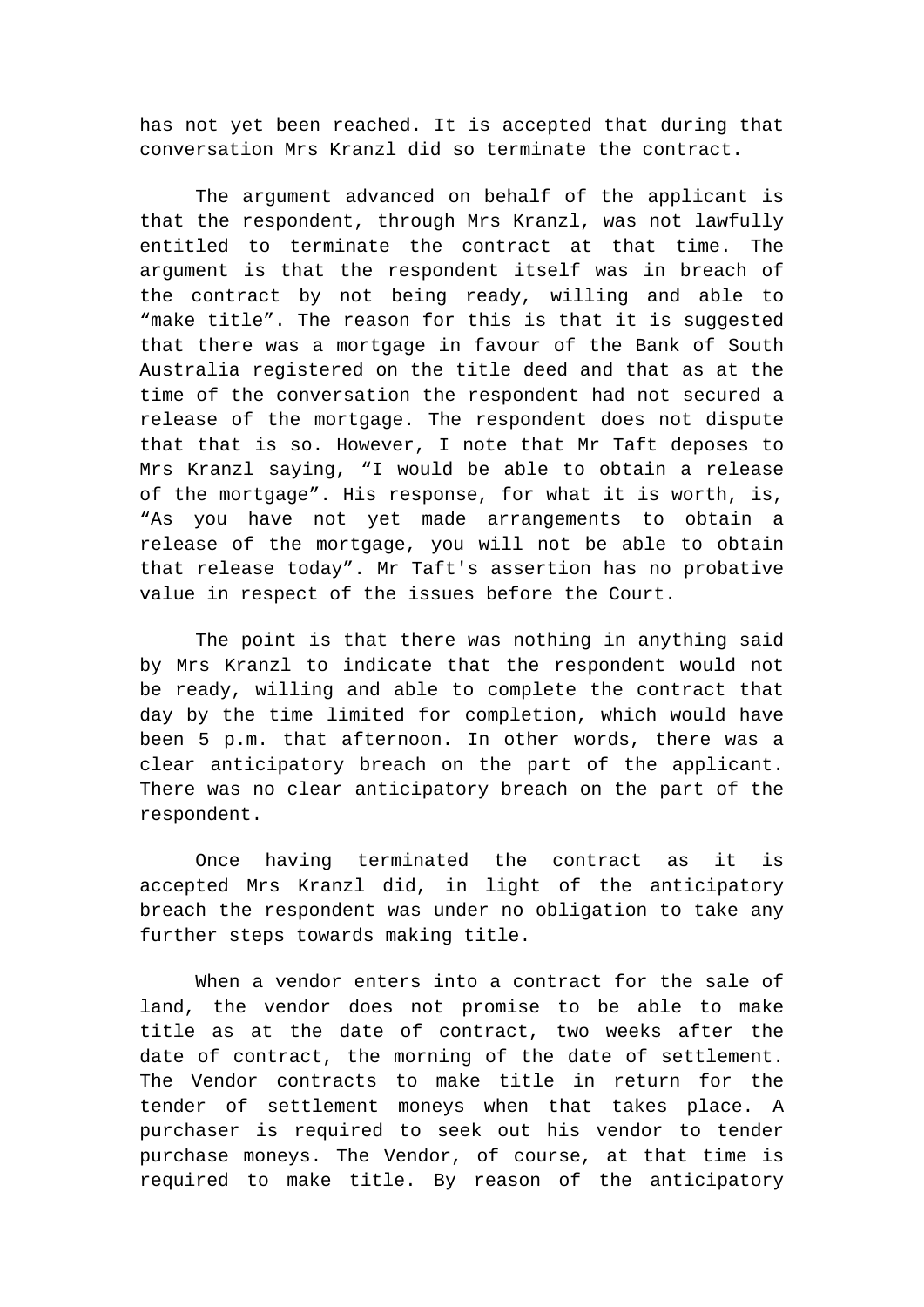breach and the termination, the respondent was never obliged to make title. It was never obliged to secure the release of the mortgage to the Bank of South Australia.

Although it is not strictly necessary to decide the case on the affidavit of Mrs Kranzl, she deposes to the fact that the mortgage was already paid and that all that was required was the formal release from the Bank of South Australia.

Following the conversation with Mr Taft she made no further attempts on that day to obtain the release of mortgage. She was not obliged to. However, she did on the following day and she obtained that release of mortgage without difficulty. In my view had Mr Taft indicated that the applicant was intending to tender the settlement moneys, rather than as he indicated that the applicant was not intending to tender the settlement moneys, I am satisfied that the respondent could have obtained the release of mortgage by 5 p.m. on the 20th of October 2003.

In my view, therefore, the contract was lawfully terminated and there can be no question of a decree of specific performance being made in the applicant's favour.

For the sake of completion, I should also say that an applicant for specific performance of a contract must aver and prove that he is ready, willing and able to perform his own obligation under the contract, see, for example, Sydney Consumers Milk and Ice Co Limited v Hawkesbury Dairy and Ice Society Limited, 1931 31 State Reports New South Wales 458. Although this is a case which has proceeded without pleadings it was still the obligation of the applicant to satisfy the Court that he was and remains or that he is ready, willing and able to complete the contract.

The most that the applicant has done in this regard is to swear in his affidavit filed on the 18th of March 2004 as follows: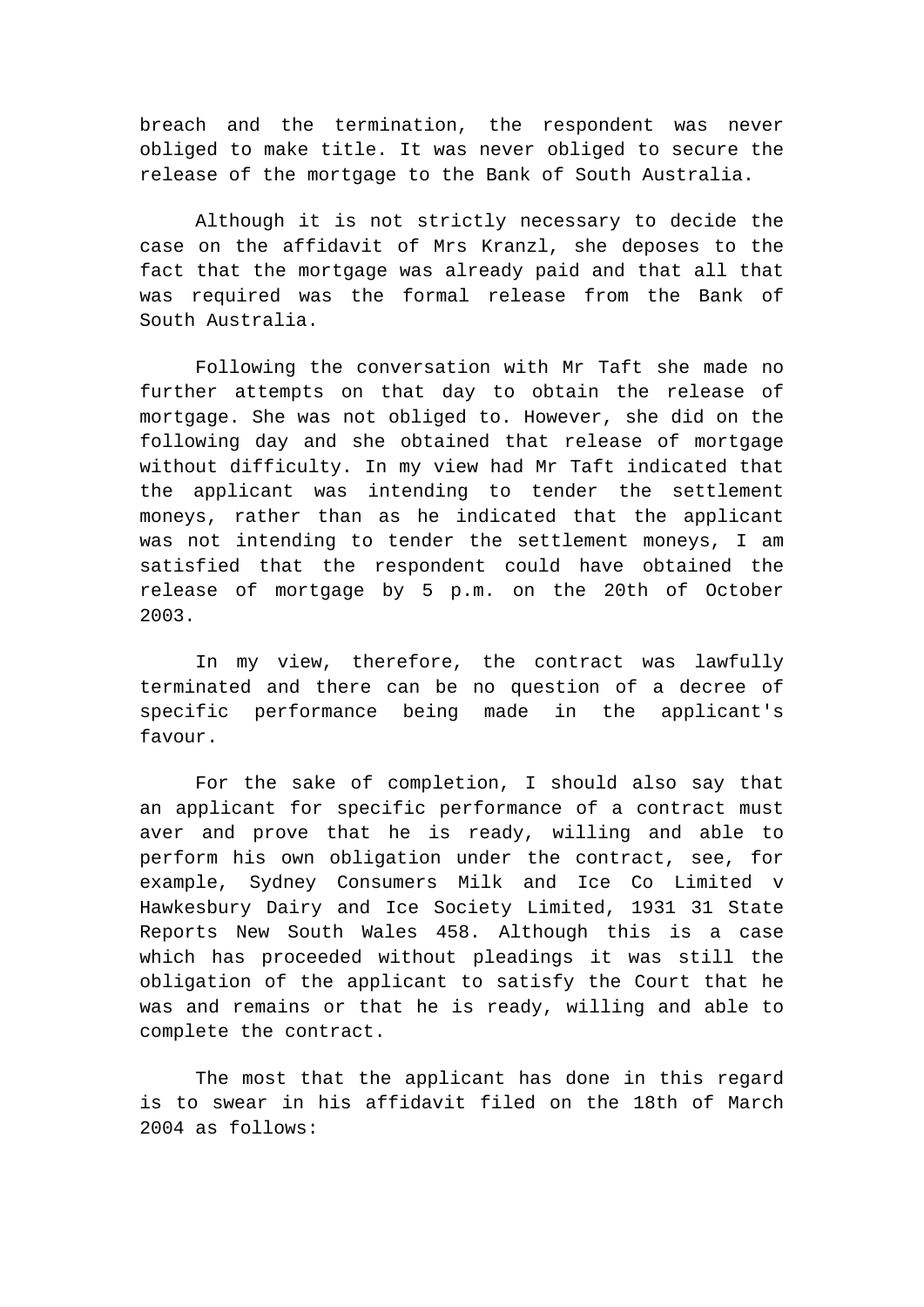- "6. I continued to seek a source of funds for the purchase.
- 7. On the 28th of October 2003 I entered into a contract with Mount Eliza Investments Pty Ltd to on-sell the property immediately after I had purchased it for \$525,000.
- 8. I continued to communicate with Mount Eliza Investments Pty Ltd after the 18th of November 2003 with a view to on-selling it if the respondent completed the contract with me.
- 9. I am still negotiating for a similar contract with Mount Eliza Investments Pty Ltd, and Tom Hedley, a local developer, is also interested in purchasing the property.
- 10. I am confident these negotiations will be concluded by 31st of March 2004.
- 11. Within one month of that date I will be ready, willing and able to purchase the Yorkeys Knob property as my purchaser will then be ready to complete".

In my view no weight should be given to these assertions. At the most they are wishful thinking. There is no contract to on-sell the property. There is no contract that suggests that if any reasonable time for completion is given to the applicant that there will be any certainty or even a probability that he will have the moneys available to complete the contract. It is clear from his affidavit material that he never had the money at the date of settlement. He has never had it since and the best that can be said is that he hopes to have it at some time in the future.

I am satisfied on the evidence that the applicant is not ready, willing and able to complete the contract he seeks to enforce.

I order that the application be dismissed.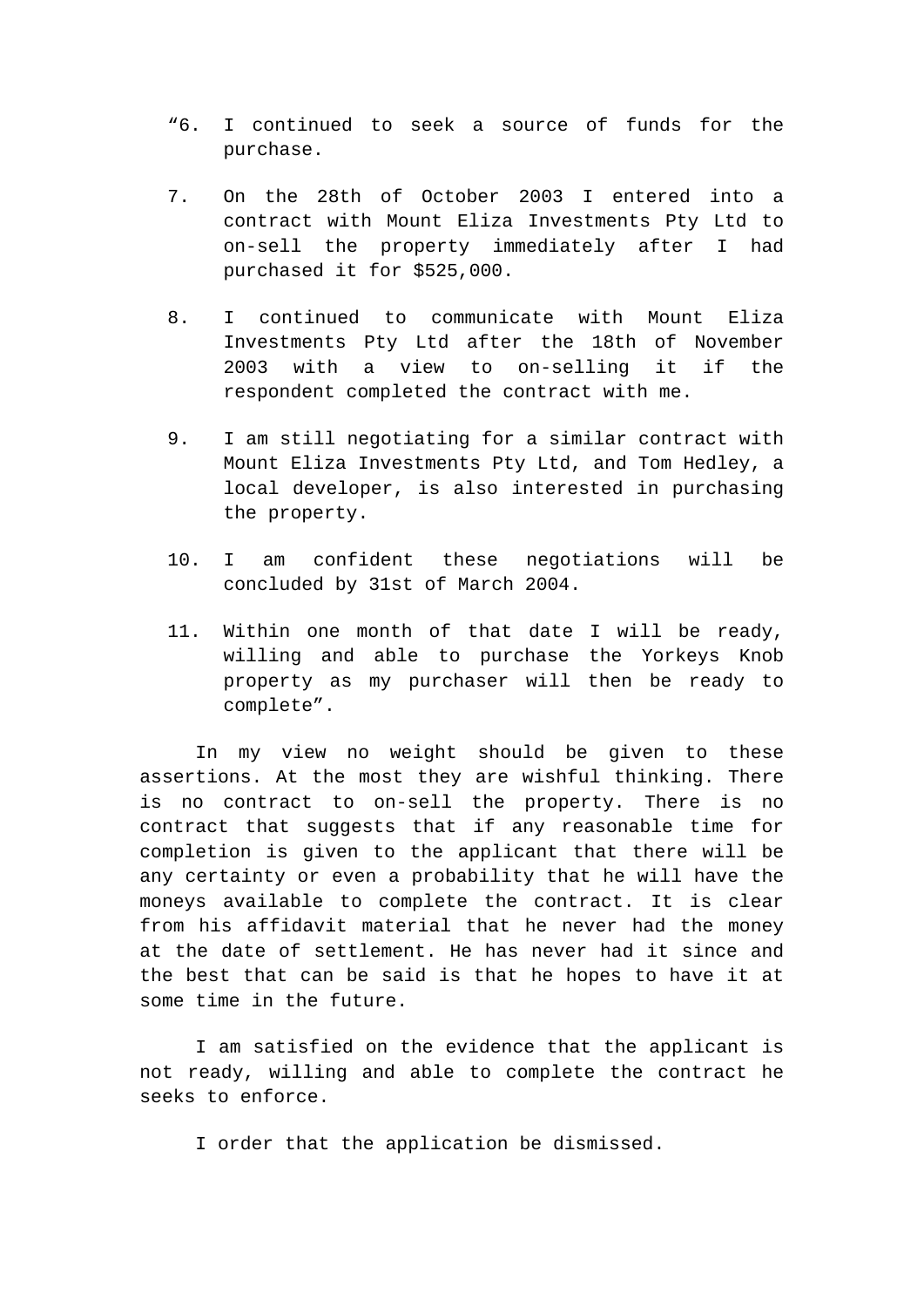HIS HONOUR: The issue of what happened before Judge Bradley when the application first came on for hearing on the 20th of February 2004, in my view, is really of no consequence. The 20th of February 2004 was a day set aside for the hearing of civil applications. Her Honour and I share those duties. We take it roughly in turn to hear civil applications on one day set down well in advance in each calendar month.

It is common ground that the hearing of the application was adjourned on the 20th of February 2004 to last Friday, 19th of March 2004, at the request of counsel for the applicant, and obviously since it was at the request of counsel for the applicant, it was ordered, perhaps mistakenly, that "the plaintiff pay the defendant's costs of today". Obviously it was intended that "the applicant pay the respondent's costs of today". I should say the word "today" refers to the 20th of February 2004.

The matter came on before me for hearing on the 19th of March, as her Honour ordered. It is clear that in the meantime the applicant had addressed the issue of the Court's jurisdiction by putting on a further affidavit proving the unimproved value of the subject property. The applicant also put on further evidence going to the issue of the payment of stamp duty. It would seem that if the applicant had no express notice that the issue of stamp duty was to be raised then at least it was anticipated that it might be, and the applicant was ready to meet that.

The Court has a discretion when it comes to costs, and it seems to me that if discrete issues can be raised or are raised and that costs can be readily identified as relating to particular issues, then it might be possible for the Court to make an order for costs which recognises the success or lack of success of either party in relation to particular issues.

However, in my view, that discretion must always be subject to the overall rule as to costs in that a party

...